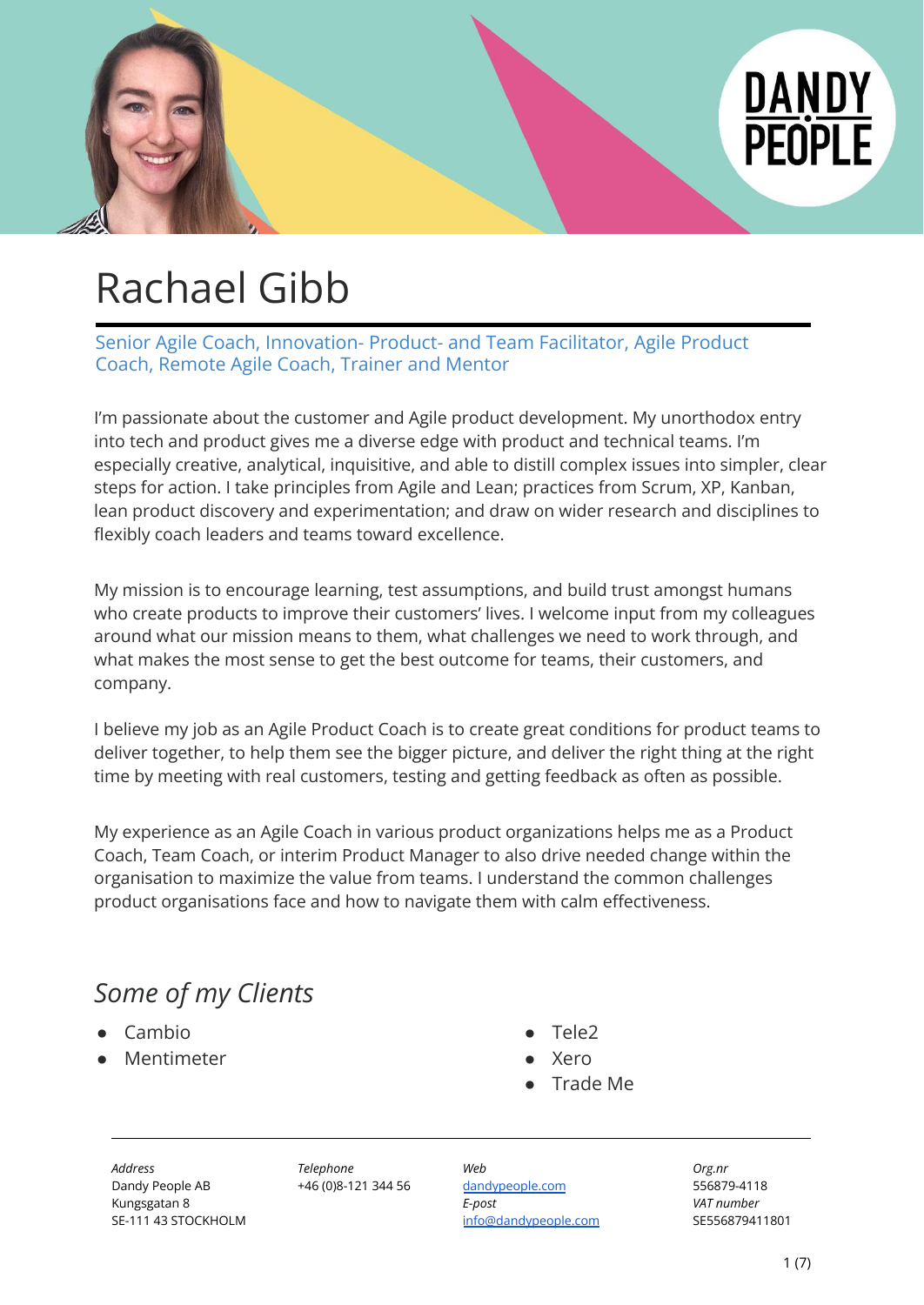

### *Skills and Experience*

#### *Building great teams & inspiring transformational leadership*

- Clarifying product strategy, checking consistency and alignment
- Facilitating OKR formulation and follow through
- Thriving with new team cultures
- Teaching and coaching
- Offering frameworks for discovery, experimentation and teamwork
- Visualising the discovery process with the Product Trio
- Role modelling compassionate curiosity; direct but kind communication
- Coaching PMs and Product Owners (POs) on story writing, leadership, visualisation and stakeholder collaboration
- Reviving Agile and Product chapters/craft forums
- Introducing trust-building exercises, team agreements, mediating disputes, clarifying objectives
- Facilitating team-work and shared vision across roles (dev, UX, content, customer service, product, and more)
- Highlighting what teams need, sharing frequent feedback with leaders to help them empower their people

#### *Facilitating problem solving*

- Uncovering reality with data, visualising the impact
- Highlighting systemic blockers, gatekeepers and bottlenecks: e.g. helping POs take ownership over connecting with customers
- Enabling Product roles to collaborate and close product strategy gaps
- Designing and facilitating team and project kick offs
- Uncovering cross-team conflict based on team topologies, strategy, alignment, and clear purpose, showing leaders where to focus
- Creating original retrospectives, then growing the competence in others
- Dispute resolution, interest-based negotiation, courageous conversations
- Coaching leaders to bring their teams together to solve shared, department level problems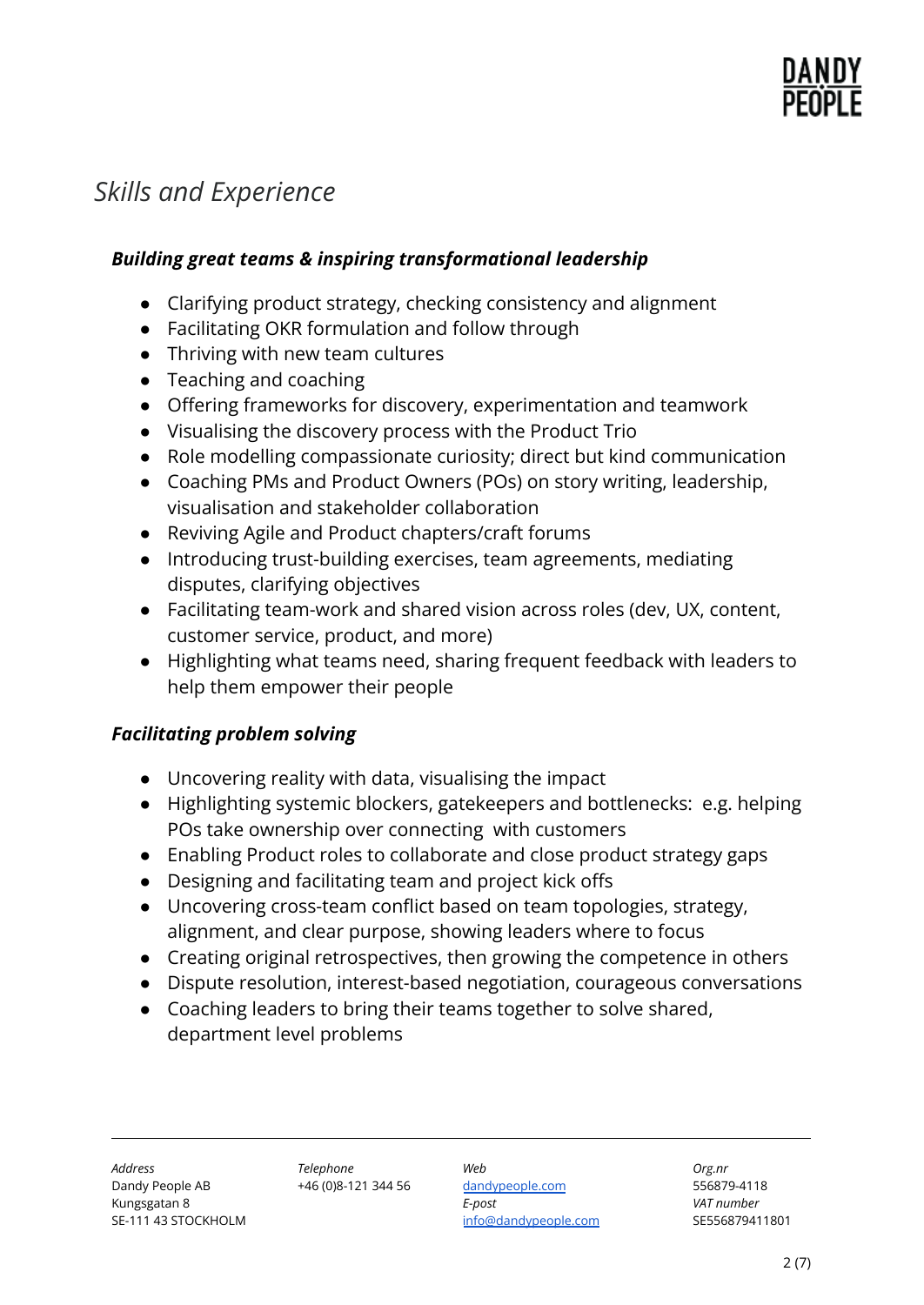

#### *Fostering growth mindset & culture*

- Advocating agile and lean mindset daily while embedded in multiple product teams
- Forming relationships with managers, Directors, and VPs; providing feedback on culture and self organisation
- Coaching collaboration
- Creating blogs, company talks, agile graduate training, agile learning mini-sessions on deeper questions (e.g. dual track, WIP limits, batch size)
- Pursuing my own development so I am a thoughtful and available leader

#### *Delivering Value*

- Mapping assumptions and impacts for product clarity
- User story mapping, slicing value to test and learn fast; enabling teams to deliver experiments on time by guiding them through activities to isolate the most valuable work to test
- Challenging Product Managers (PMs) to use smaller tests to evaluate whether their product bets are viable, to discover more while spending less to deliver
- Prioritising technical debt as well as customer value
- Pulling engineers closer to customers, discovery, and aligning their success with business strategy
- Coached a team to reduce its average cycle time to 1/6th in three months by helping them define problems, call out complexity and scope, and minimise waste
- Doubled a team's release cadence after experimenting with visual data to validate different WIP limits

#### *Community presentations and write ups*

- Presented Agile 101 for Master of Business Analysis students at Victoria University (Nov 2018)
- Create Camp mentoring 2018, and coaching mentors 2019.
- Connect to peers at Meetups for agile, product, coaching, and leadership
- Medium: "If you can clean, you can Lean" <https://devblog.xero.com/if-you-can-clean-you-can-lean-f0f398d41b45>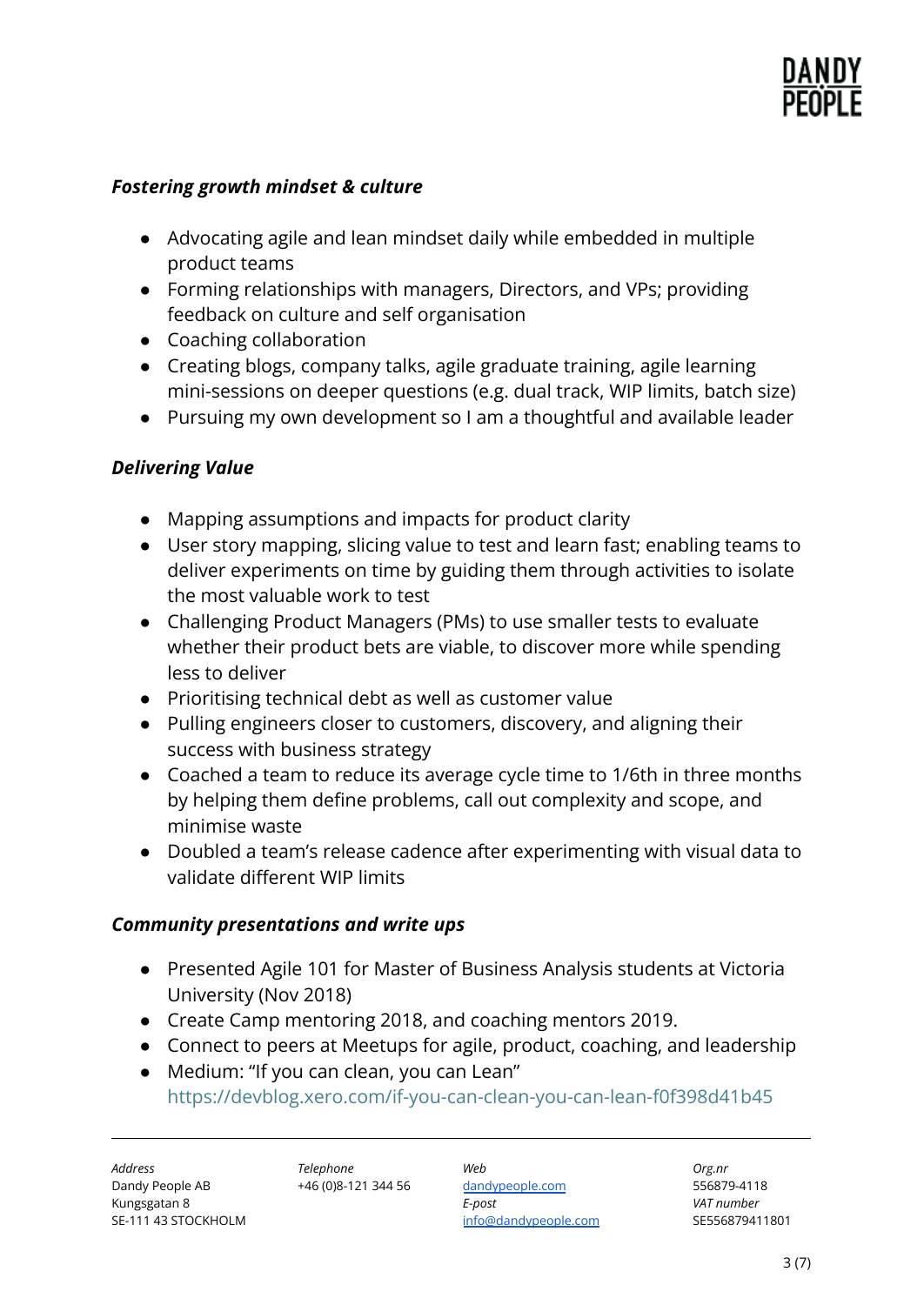

● Medium: "Coaching with Consent" [https://medium.com/@rachael.e.gibb/coaching-with-consent-collaboratin](https://medium.com/@rachael.e.gibb/coaching-with-consent-collaborating-with-your-new-team-to-build-transparent-influence-84a8f007167c) [g-with-your-new-team-to-build-transparent-influence-84a8f007167c](https://medium.com/@rachael.e.gibb/coaching-with-consent-collaborating-with-your-new-team-to-build-transparent-influence-84a8f007167c)

## *Some of my Clients*

#### **Agile Coach - Cambio,** Oct-21 - Feb-22

I shared results from the Dandy People 9 Dimension analysis, working with the CTO to identify where issues existed, and which to act on first. I gathered the LACE team together to identify short, mid and long term goals, metrics to identify if we achieved them, and activities to move the needle. The first goal addressed psychological safety, so I co-authored several blog posts, hosted a discussion with managers, and our survey results showed an increase in awareness, understanding, and confidence in tools to support psychological safety. I also focused on transformational leadership, presenting to the LT, creating material for all managers to anticipate a leadership program, finalised material for the pilot of the program, and hosted a short series of "leadership brunches" to inspire and connect leaders in the organisation to learn from each other, whether in Sweden or Sri Lanka. Cambio is a leading supplier of e-health products and services in the Nordics.

#### **Agile Coach - Mentimeter,** Apr-21 - Oct-21

I built agile capabilities with Product Managers and teams to enable value driven deliveries and grow high performing teams. My impact spanned different value streams in product, across design and engineering, identified alignment opportunities and boosted strategy. I coached teams through discovery and experimentation processes, and aligned role responsibilities, delivery frameworks, cross-team expectations and the balance of collaborative autonomy. I shifted mindsets and capabilities from unclear, chaotic work habits to clear roles, processes, and expectations; from fixed, large scope plans to an ability to slice, deliver, test and learn faster. I engaged teams in co-creating solid, fit-for-purpose OKRs and habits to support their success. Mentimeter is a Swedish startup that is rapidly scaling and expanding internationally.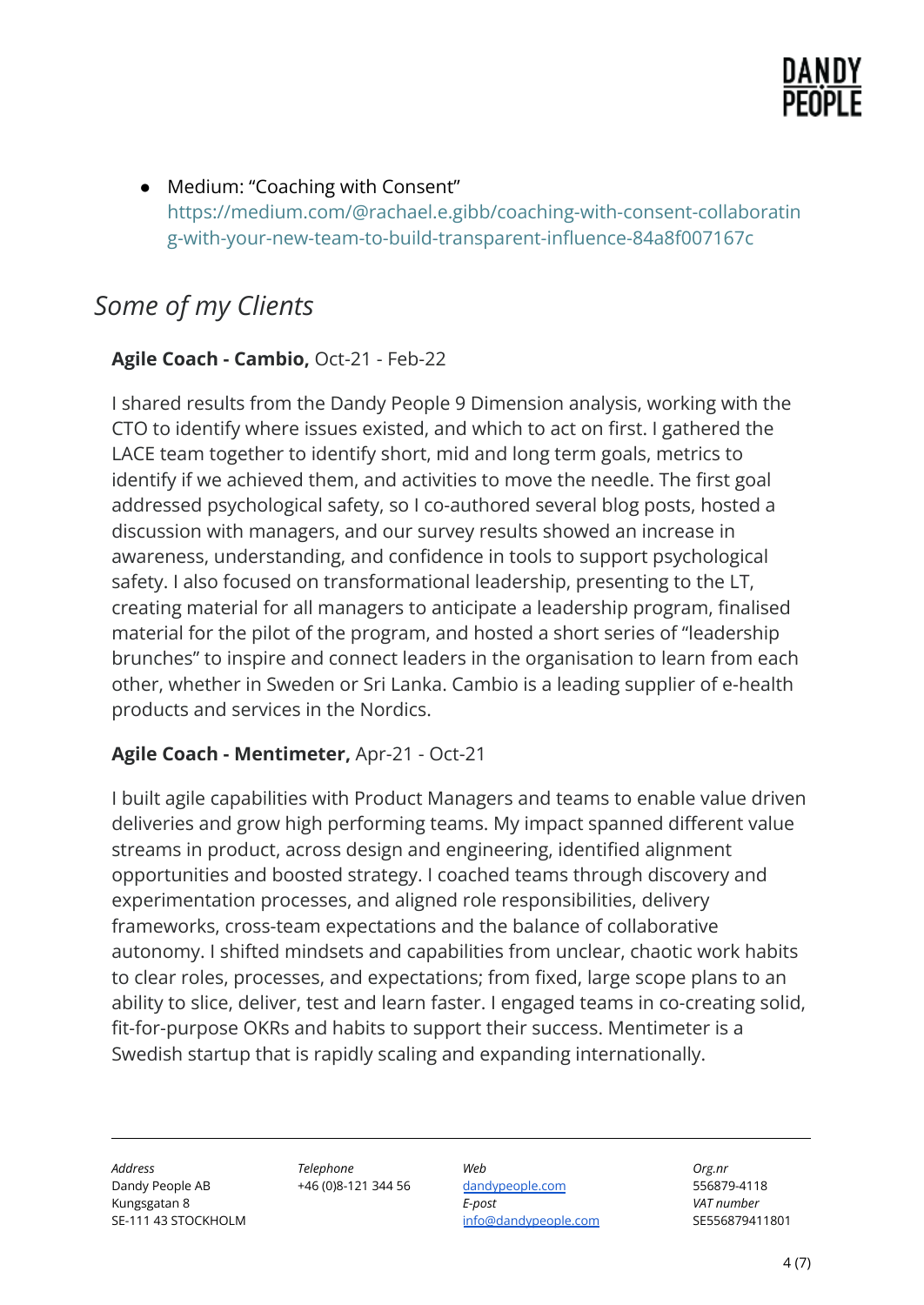

#### **Agile Coach - Tele2,** Dec-19 - Mar-21

Tele2 is a Swedish telecommunications company in Stockholm. I coached multiple departments; created and facilitated workshops on OKRs and product vision across departments and roles; prepared and facilitated Big Room Planning and spoke in front of hundreds of participants; started and grew the Product Owner Chapter, revamped the Agile Chapter; aligned POs, coaches and managers across a department; helped onboard a department into the biggest IT program's process, adding improvements; created and delivered trainings on better online meetings, BRP roles, and feedback.

#### **Agile Team Coach - Xero,** Mar-18 - Sep-19

Xero is an international cloud-based accounting software. I was working with teams and leaders across many product areas, engaged new teams quickly, assisted with process, coached POs, facilitated discovery workshops, ran interactive education sessions, wrote blogs, collaborated and illustrated guidance on product discovery in practice, lead teams through trust building workshops, guided improvement beyond the sprint cycle, helped uncover issues, guided clarity, referred to as a rock for teams through uncertainty and stress.

#### **Scrum Master & Business Analyst - Trade Me,** Feb -17 - Mar-18

Trade Me is New Zealand's largest e-commerce site. I facilitated ceremonies and workshops such as a new squad charter, grooming, retrospectives (per sprint and higher level), kick off sessions for new projects involving several squads, writing user stories, breaking work into slices, a lot of learning**.**

#### **Investigator, Trust and Safety; previously TAS Officer - Trade Me**, Dec 14-March 18

#### **Records Officer - New Zealand Ministry of Foreign Affairs and Trade,** Sept 11-Dec 14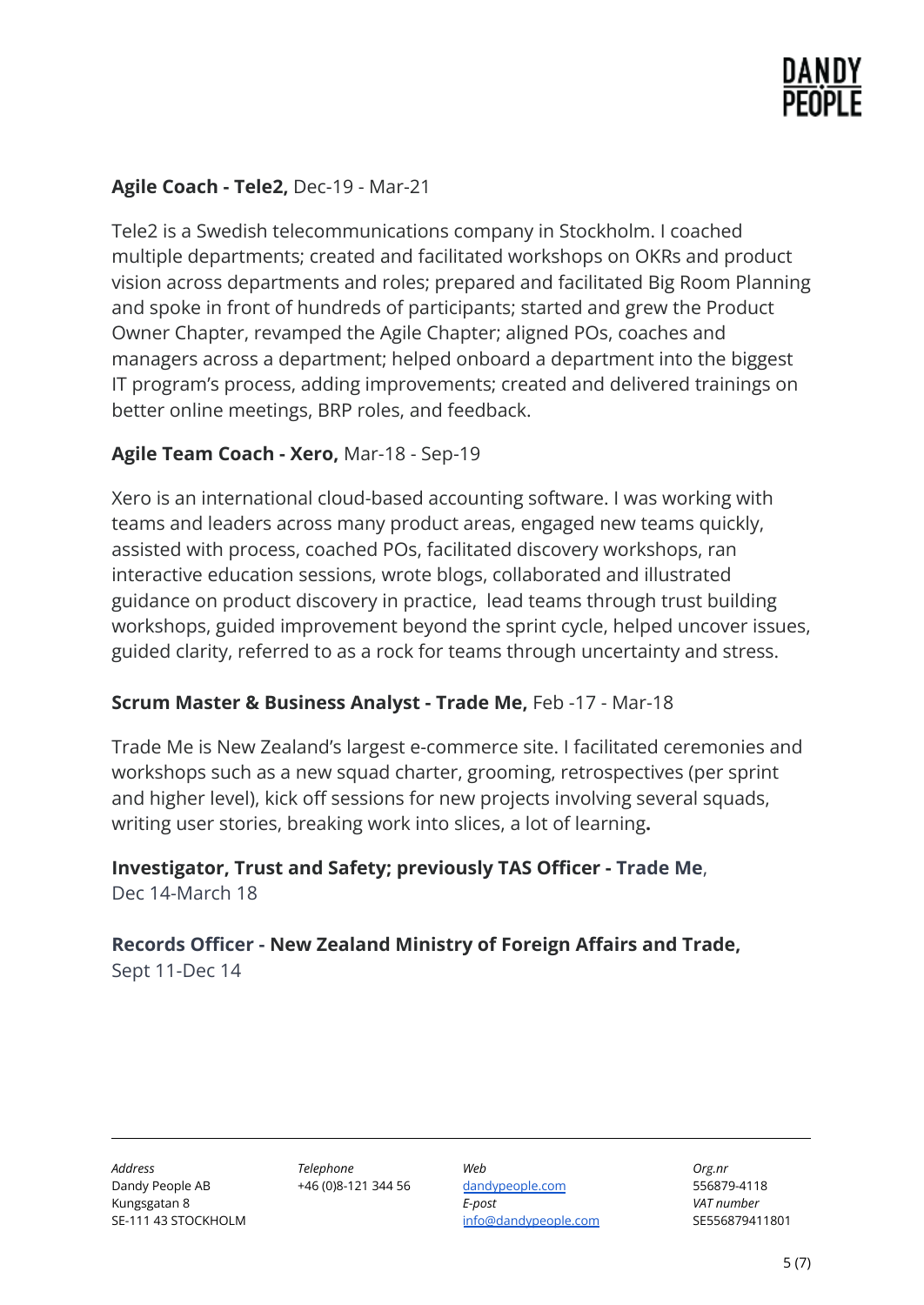# DANDY

## *Education and Certifications*

#### *Formal Agile Training*

#### **CSPO Certification** - 2019

Jeff Patton's Passionate Product Ownership workshop. Product Owner certification via Scrum Alliance 2019.

Lynne Cazaly's Visual Facilitation & Leader as Facilitator workshop

#### **ICAgile Fundamentals Course** - 2017

Facilitator workshop

#### *Broader Education*

- Enrolled barrister/solicitor of the High Court of New Zealand
- PEACE Ethical Investigative Interviewing (NZ Police)
- Bachelor of Laws (LLB) Victoria University of Wellington
- B.Sc. Political Science (Honors) Arizona State University
- Spanish Minor, International Studies Certificate
- Successfully defended honours thesis via the Community Action Research Experience

### *Languages*

- English Native
- Swedish Beginner
- Spanish Intermediate